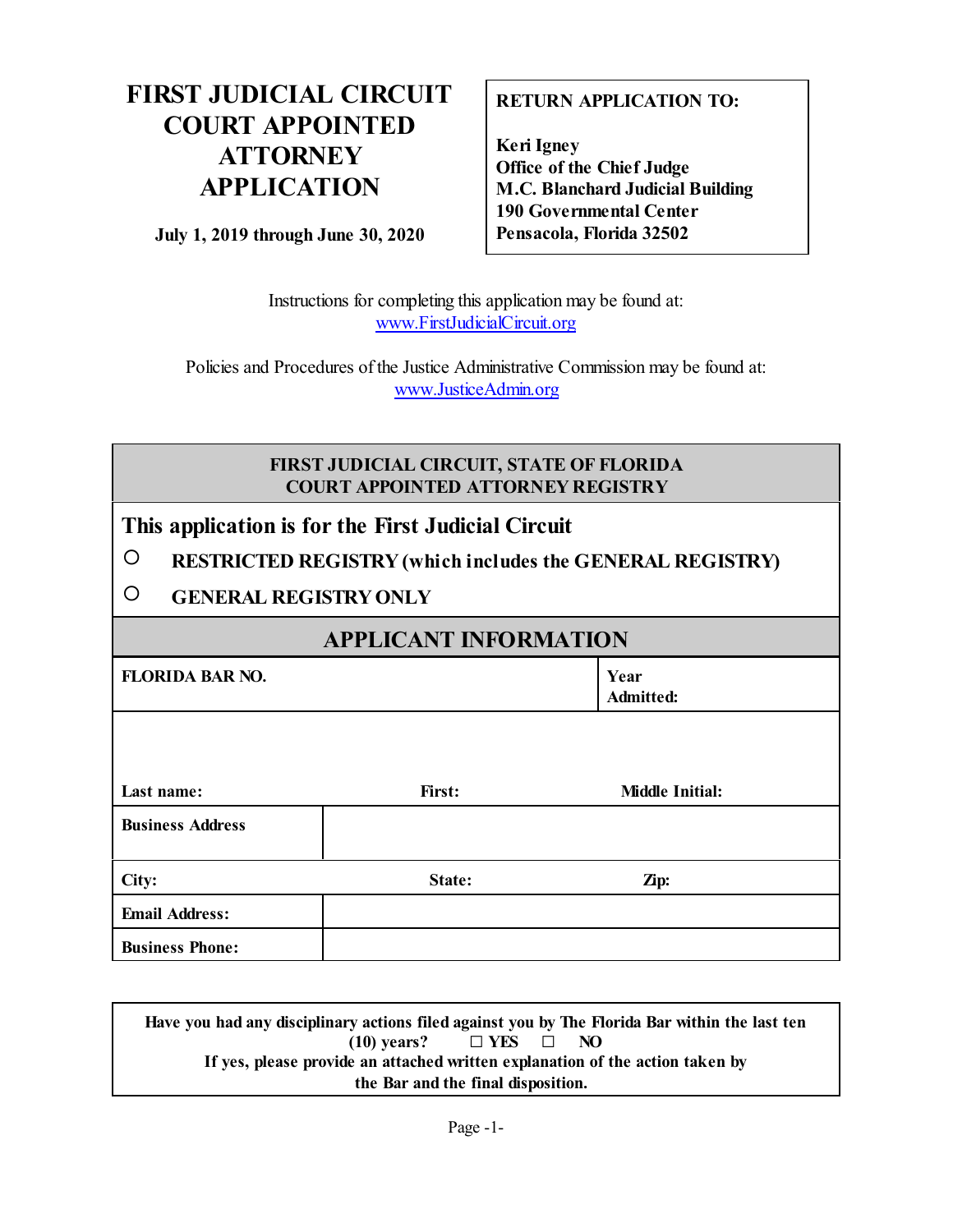| <b>REGISTRY CASE CATEGORIES - FIRST JUDICIAL CIRCUIT</b>                                                                                                      |                 |                 |                             |               |
|---------------------------------------------------------------------------------------------------------------------------------------------------------------|-----------------|-----------------|-----------------------------|---------------|
| Please place a check under each county name in each case type for which you are seeking<br>appointment.                                                       |                 |                 |                             |               |
| <b>CASE CATEGORIES</b>                                                                                                                                        | <b>ESCAMBIA</b> | <b>OKALOOSA</b> | <b>SANTA</b><br><b>ROSA</b> | <b>WALTON</b> |
| <b>CAPITAL</b>                                                                                                                                                |                 |                 |                             |               |
| Capital Murder - Lead Counsel                                                                                                                                 |                 |                 |                             |               |
| Capital Murder - Co-Counsel                                                                                                                                   |                 |                 |                             |               |
| Capital (Non-Death other than<br>Capital Sexual Battery)                                                                                                      |                 |                 |                             |               |
| Capital Sexual Battery                                                                                                                                        |                 |                 |                             |               |
| <b>CRIMINAL</b>                                                                                                                                               |                 |                 |                             |               |
| Felonies: First degree, Life, RICO,<br>contempt, extradition<br>Second degree, and Third degree,<br>contempt, extradition,<br>Violation of Probation - Felony |                 |                 |                             |               |
| Misdemeanors<br>plus contempt, extradition,<br>Violation of Probation -<br>Misdemeanor                                                                        |                 |                 |                             |               |
| Post Convictions: 3.850, 3.800                                                                                                                                |                 |                 |                             |               |
| Jimmy Ryce - Civil Commitment                                                                                                                                 |                 |                 |                             |               |
| <b>JUVENILE</b>                                                                                                                                               |                 |                 |                             |               |
| Delinquency, Violation of<br>Probation                                                                                                                        |                 |                 |                             |               |
| Dependency & TPR                                                                                                                                              |                 |                 |                             |               |
| Parental Notice of Abortion                                                                                                                                   |                 |                 |                             |               |
| <b>CIVIL AND OTHER</b>                                                                                                                                        |                 |                 |                             |               |
| Guardianship/Emergency<br>Guardianship                                                                                                                        |                 |                 |                             |               |
| Baker & Marchman Acts                                                                                                                                         |                 |                 |                             |               |
| Other Civil Cases                                                                                                                                             |                 |                 |                             |               |
| <b>APPEALS</b>                                                                                                                                                |                 |                 |                             |               |
| <b>Capital Appeals</b>                                                                                                                                        |                 |                 |                             |               |
| Criminal Appeals - Felony                                                                                                                                     |                 |                 |                             |               |
| Criminal Appeals - Misdemeanor                                                                                                                                |                 |                 |                             |               |

**Contract Contract Contract**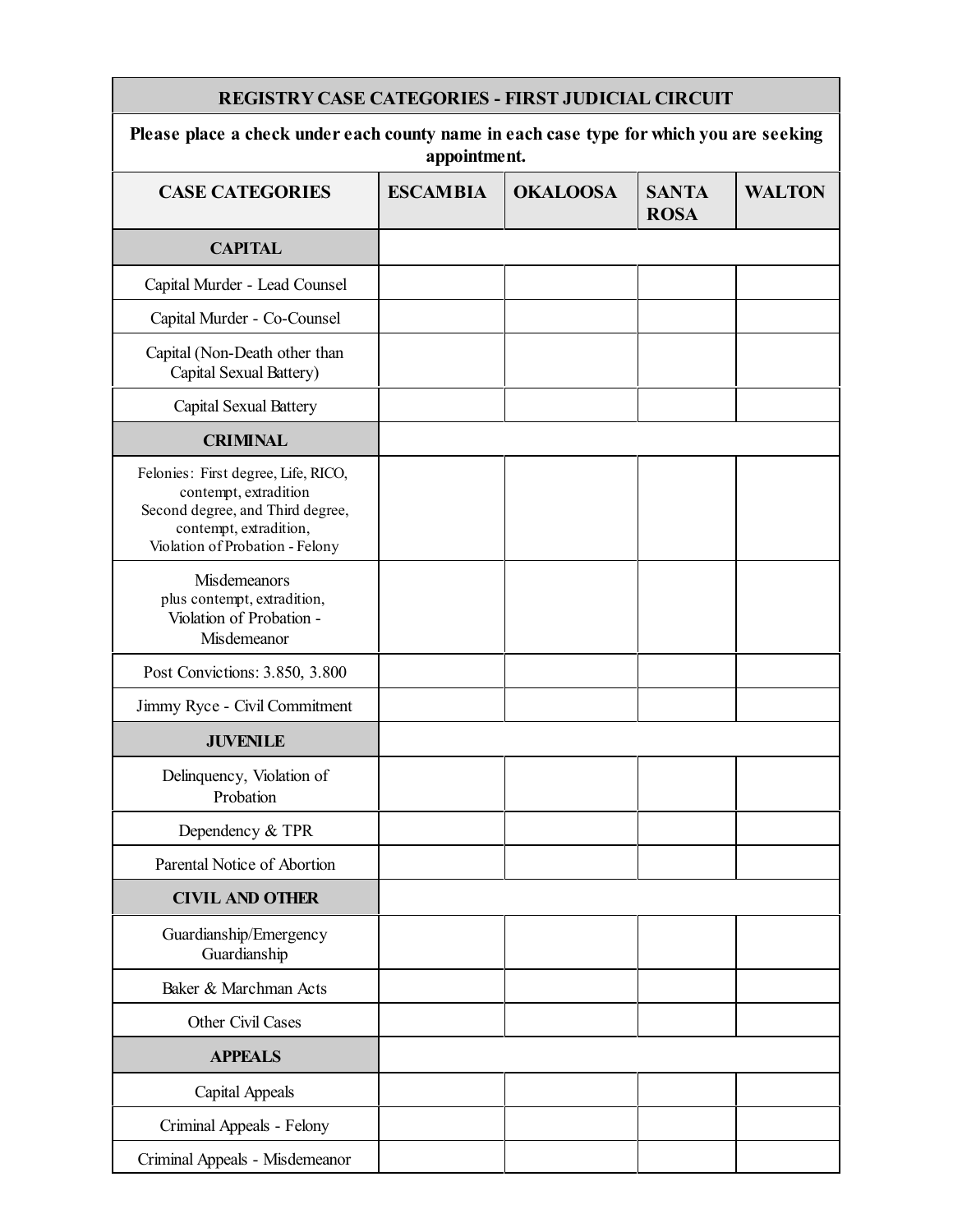| <b>CASE CATEGORIES</b>                                               | <b>ESCAMBIA</b> | <b>OKALOOSA</b> | <b>SANTA</b><br><b>ROSA</b> | <b>WALTON</b> |
|----------------------------------------------------------------------|-----------------|-----------------|-----------------------------|---------------|
| Juvenile Delinquency Appeals                                         |                 |                 |                             |               |
| Dependency/TPR Appeals                                               |                 |                 |                             |               |
| Civil Appeals                                                        |                 |                 |                             |               |
| <b>REGISTRY FOR CHILDREN</b><br>WITH CERTAIN SPECIAL<br><b>NEEDS</b> |                 |                 |                             |               |

# **THE DEADLINE FOR APPLYING FOR INSTALLATION ON THE RESTRICTED REGISTRIES CIRCUITWIDE IS MONDAY - JUNE 12, 2019.**

## **General Registry applications are accepted through April 15, 2020.**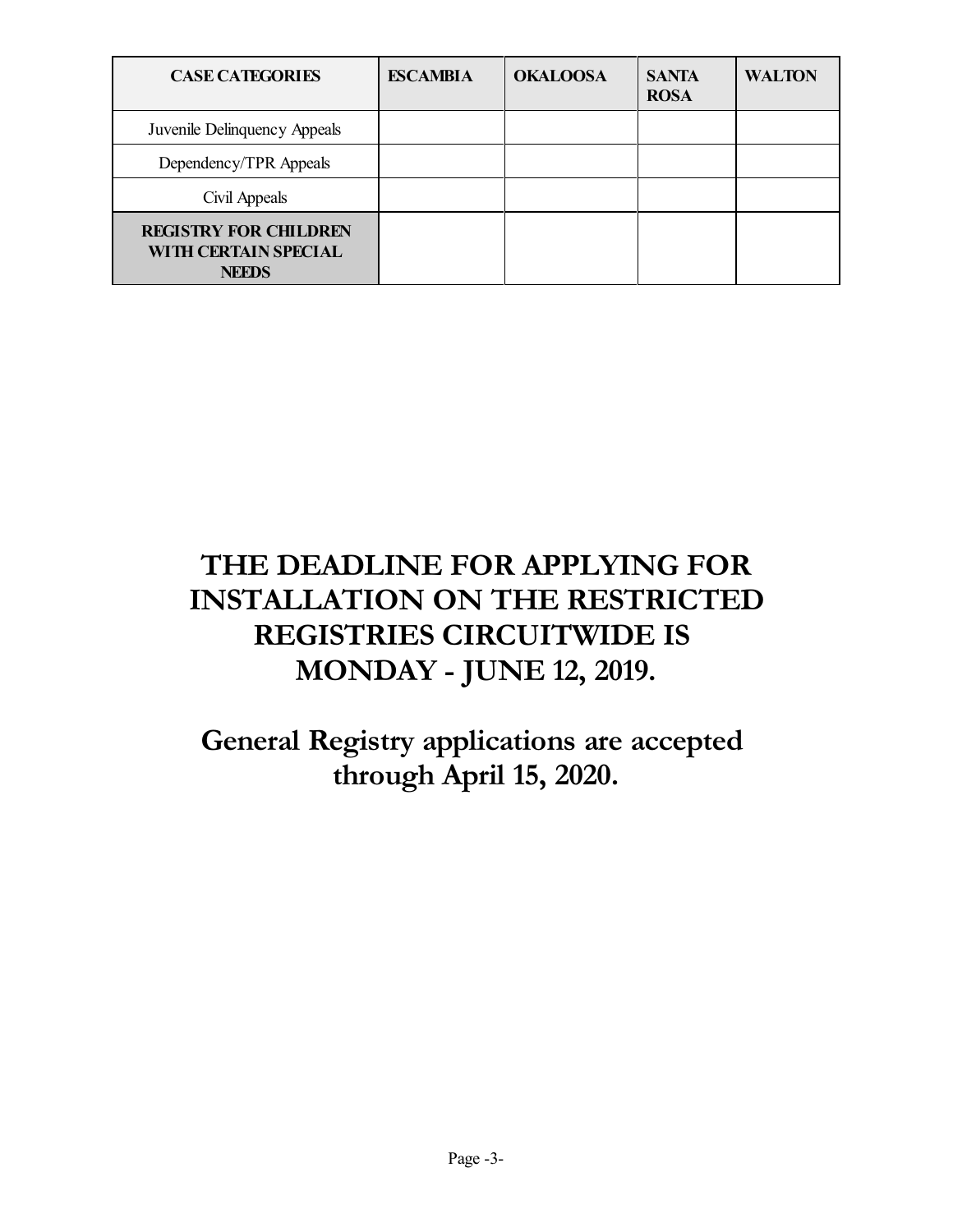#### **QUALIFICATIONS FOR APPOINTMENTFROMTHE REGISTRY OF CONFLICT AND COURT APPOINTED COUNSEL**

| <b>CRIMINAL CASE CATEGORIES</b>                                                                                                                                                          |                                                                                                                                                                                                                                                                                                                                                                                                                                                                                 |  |  |
|------------------------------------------------------------------------------------------------------------------------------------------------------------------------------------------|---------------------------------------------------------------------------------------------------------------------------------------------------------------------------------------------------------------------------------------------------------------------------------------------------------------------------------------------------------------------------------------------------------------------------------------------------------------------------------|--|--|
| Capital Murder                                                                                                                                                                           | The attorney shall meet the qualifications outlined in Florida Rule of Criminal<br>Procedure 3.112.                                                                                                                                                                                                                                                                                                                                                                             |  |  |
| Felonies: First, Life, RICO,<br>Life-RICO, Noncapital<br>Murder, Capital (non-death),<br>Post Convictions, Jimmy<br>Ryce, Felonies: Second and<br>Third degree, Contempt,<br>Extradition | The attorney shall meet the qualifications outlined in Florida Rule of Criminal<br>Procedure 3.113 and shall have been a member of The Florida Bar for at least<br>five years and tried no fewer than five state or federal jury trials.                                                                                                                                                                                                                                        |  |  |
| Misdemeanors, Criminal<br>Traffic, Violations of<br>Probation, Contempt,<br>Extradition                                                                                                  | The attorney shall meet the qualifications outlined in Florida Rule of Criminal<br>Procedure 3.113 and shall have been a member of The Florida Bar for at least<br>one year and tried no fewer than three state or federal jury trials.                                                                                                                                                                                                                                         |  |  |
| <b>JUVENILE CASE CATEGORIES</b>                                                                                                                                                          |                                                                                                                                                                                                                                                                                                                                                                                                                                                                                 |  |  |
| Delinquency                                                                                                                                                                              | The attorney shall meet the qualifications outlined in Florida Rule of Criminal<br>Procedure 3.113 and shall have been a member of The Florida Bar for at least<br>one year and tried no fewer than three state or federal jury trials, or three<br>delinquency dispositions.                                                                                                                                                                                                   |  |  |
| Dependency & TPR                                                                                                                                                                         | The attorney shall have been a member of The Florida Bar for at least one year<br>and shall have observed a shelter hearing, a dependency hearing, and a<br>termination of parental rights hearing, and shall have completed at least six hours<br>of approved CLE within The Florida Bar current reporting cycle in the area of<br>dependency law. In addition, for TPR cases the attorney shall have tried at least<br>five adjudicatory hearings on petitions of dependency. |  |  |
| Parental Notice of Abortion<br>Act                                                                                                                                                       | The attorney shall meet the qualifications outlined in Florida Rule of Criminal<br><i>Procedure 3.113</i> and shall have been a member of The Florida Bar for at least<br>one year and tried no fewer than three state or federal jury trials, or three<br>delinquency dispositions.                                                                                                                                                                                            |  |  |
|                                                                                                                                                                                          | <b>CIVIL AND OTHER CASE CATEGORIES</b>                                                                                                                                                                                                                                                                                                                                                                                                                                          |  |  |
| Guardianship                                                                                                                                                                             | The attorney shall be familiar with the practice and procedure of guardianship<br>proceedings and shall have been a member of The Florida Bar for at least one<br>year and represented a party in no fewer than three guardianships and must have<br>completed eight hours of education in guardianship as required by statute.                                                                                                                                                 |  |  |
| Baker & Marchman Acts                                                                                                                                                                    | The attorney shall be familiar with Baker Act and Marchman Act proceedings<br>and shall have been a member of The Florida Bar for at least one year and<br>represented a party in no fewer than three mental health proceedings and must<br>have completed eight hours of CLE relating to mental health proceedings.                                                                                                                                                            |  |  |
| Other Civil Cases                                                                                                                                                                        | The attorney shall be familiar with civil practice and procedure and shall have<br>been a member of The Florida Bar for at least one year and represented a party in<br>no fewer than three civil proceedings and must have completed eight hours of<br>CLE relating to civil proceedings.                                                                                                                                                                                      |  |  |